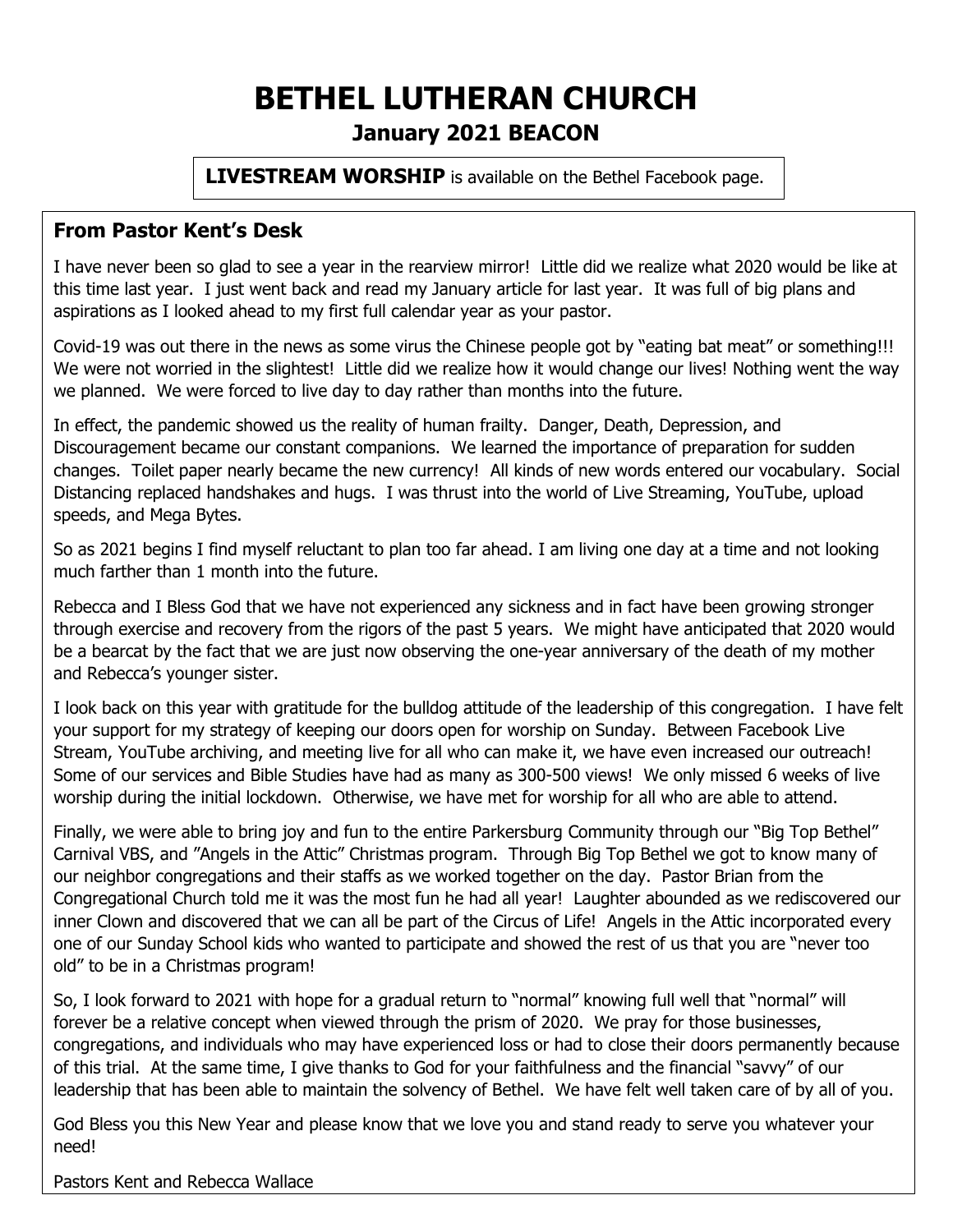### **December 13, 2020 Church Council Minutes**

(to be reviewed at the January Council meeting)

**Present**: Allen Redman, JoAnne Schwarz, Jeff Jacobson, Dale Krohn, Greg Carolus, Sherry Brouwer, Marilyn Ingalls, Kyle Rice, and Pastor Wallace

**Call to order** by President Redman, "In the Name of the Father, the Son and the Holy Spirit. Amen."

**Devotions**: None

**Approval of the Agenda**: Additional New Business Agenda item. 1. Review and approve 2021 Budget. Motion to approve the December Agenda, seconded and approved.

**Approval of the November Minutes**: Motion to approve the November minutes, seconded & approved.

**Approval of the Treasurer's Report**: Treasurer Dudley presented the Treasurer's Report. A refund check was issued to the church from Century Link, although a monthly bill was sent to the church for an additional monthly payment. Secretary Jacobson will contact Century Link again. Treasurer Dudley advised that Jill Pliner has not cashed her checks for playing the piano. President Redman will talk to her and find out what her intentions are. Motion to approve the Treasurer's Report, seconded & approved.

**Pastor's Report**: Pastor Wallace did not make any in-home visits but did make phone calls to some of the Shut-Ins. Pastor Wallace will be on vacation December 27<sup>th,</sup> 2020 and January 3<sup>rd</sup>, 2021. Jill Pliner will lead the worship on December 27<sup>th</sup> and Pastor Craig will be contacted to see if he can lead the January 3<sup>rd</sup> service. A request by Council Person Ingalls to the Pastor to slow down when reciting the Lord's Prayer and Apostles Creed. Pastor Wallace said he would do that. A discussion followed on sending out cards or phone calls to members that don't feel comfortable attending church because of the Coronavirus. Council Person Ingalls will take charge of that project.

#### **Ministry Team Reports**:

- 1. Children & Youth: No meeting
- 2. Outreach & Fellowship: No meeting
- 3. Property Committee: No meeting. Greg Carolus advised that he contacted Harken Lumber and they will fix the Parsonage door.
- 4. Worship & Music Ministry Team: No meeting.
- 5. Social Concerns: Council Person Brouwer advised that three families received Christmas gifts yesterday and today from members of Bethel Lutheran.
- 6. Mission/Benevolence Ministry Team: No meeting

**Correspondence/Bill Approval**: Thank you from Devon Bernard referencing Bible Camp.

#### **New Business**:

- 1. Five volunteers agreed to help the Aplington/Parkersburg Food Bank on Friday, December  $18<sup>th</sup>$ , 2020 at 2 PM.
- 2. Discussion about the lack of participation from acolytes. Jim Schwarz will contact the eligible youth.
- 3. Discussion in regard to the 2021 Budget. It was suggested that \$100.00 be added to Paraments and Banners #632. Motion to approve the 2021 Bethel Lutheran Church revised budget, seconded, and approved.

Motion to adjourn, seconded & approved.

Closing Prayers/The Lord's Prayer

Submitted by Jeff Jacobson, Recording Secretary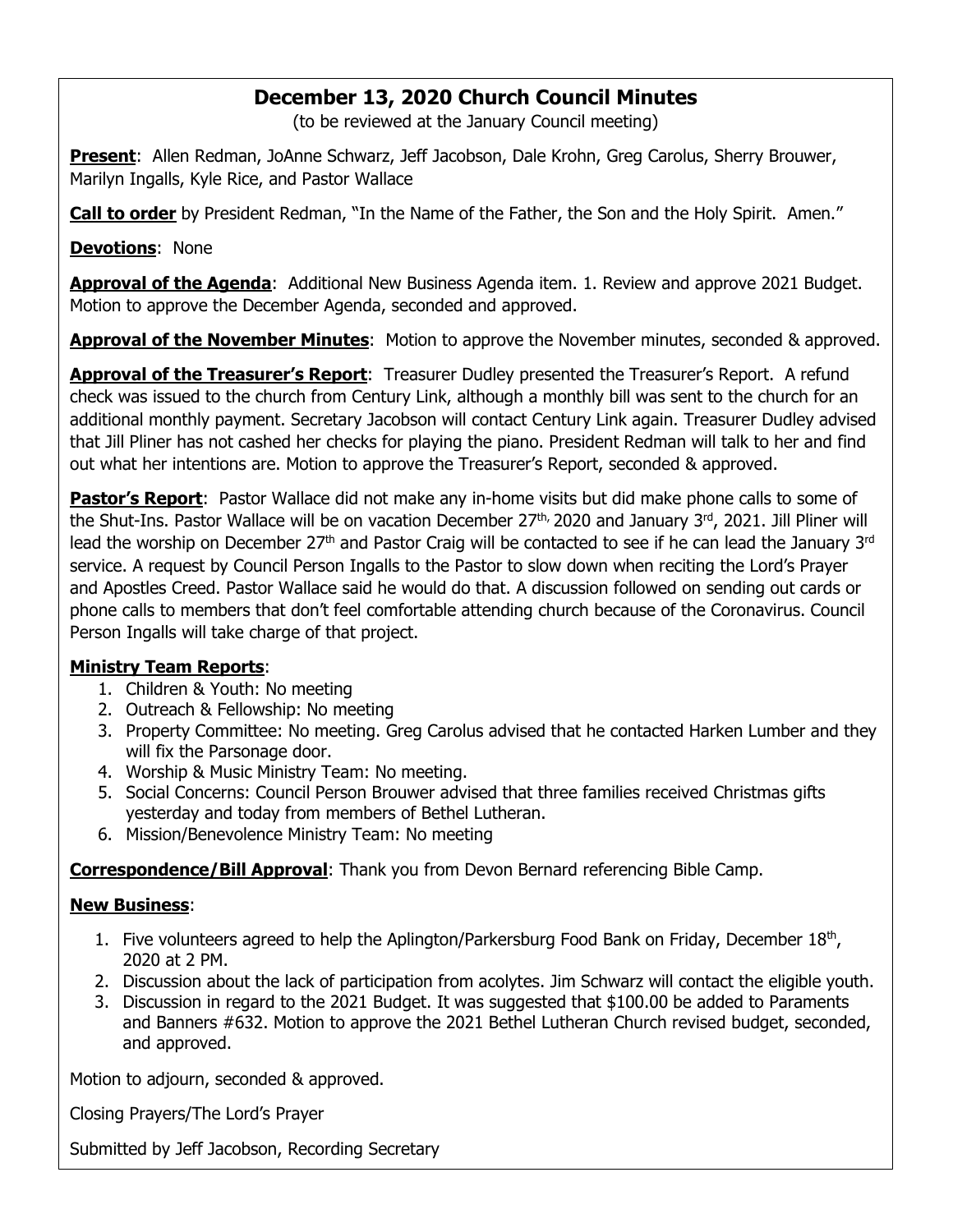## **Hey Bethel Lutheran Kids – BIG or Little!**

Jesus, Martin Luther and Children

Jesus: To Parents, Grandparents, guardians, teachers, The Church of Jesus Christ… "Whoever"…

**Matthew 18:6** "But whoever causes one of these little ones who believe in Me to sin, it would be better for him if a millstone were hung around his neck, and he were drowned in the depth of the sea."

There is much theological conjecture regarding this verse… especially relating to the word "children"; i.e., Is Jesus referring to actual children (under the age of parental consent) or is he referring to anyone who is young in The Faith? I've searched it over the years reading commentaries written by varied theologians, only still to question. I decided to go to the Greek.

"Matthew 18:6. σκανδαλίσῃ: the opposite of receiving; treating harshly and contemptuously, so as to tempt to unbelief and apostasy. The pride and selfish ambition of those who pass for eminent Christians make many infidels.— ἕνα τ. μ. τ.: one of the large class of little ones; not merely child believers surely, but all of whom a child is the emblem, as regards social or ecclesiastical importance. Those who are caused to stumble are always little ones: "majores enim scandala non recipiunt," Jerome. One of them: "frequens unius in hoc capite mentio," Bengel. This is the one text in which Jesus speaks of Himself as the object of faith (vide The Kingdom of God, p. 263).— συμφέρει … ἵνα: vide on Matthew 5:29." (You can access this at studylight.org.)

It's all Greek to me! (Smile.)

Anyway, faith is not mentioned in Matthew 18:1–5, but we know that it is not only humility that ushers a person into heaven; it is faith in the Son of God. An

unpretentious,… (**\***SEE BELOW)… could be called a "childlike faith."

Jesus: "When Jesus wanted to bless the children, He said, "Let the little children come to me, and do not hinder them, for the kingdom of God belongs to such as these. **Truly I tell you, anyone who will not receive the kingdom of God like a little child will never enter it"** (Mark 10:14–15).

How does a child receive a gift? With openness, honesty, and unbridled JOY.

That type of happy authenticity should be a hallmark of **OUR** faith as we receive God's gift in Christ.

Martin Luther:

"But know that to serve God is nothing else than to serve your neighbor and do good to him in love, be it a child, wife, servant, enemy, friend.... If you do not find yourself among the needy and the poor, where the Gospel shows us Christ, then you may know that your faith is not right, and that you have not yet tasted of Christ's benevolence and work for you."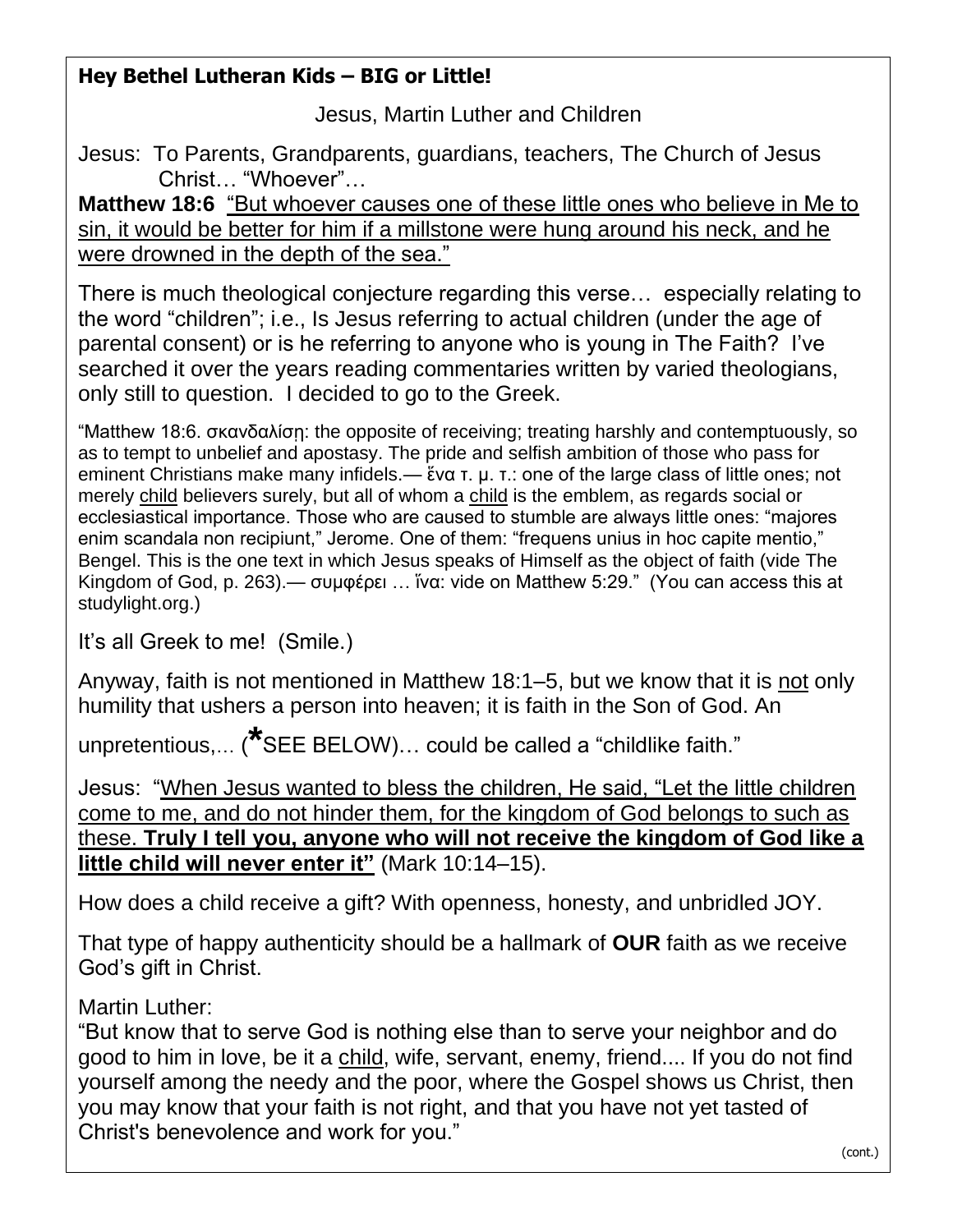Jesus, Martin Luther and Children (cont.)

How I love "Children's Ministry"! For it not only reminds me of who God really wants

me to be, it allows me to "walk" in it! **\*** ... HIS child, ... unpretentious, ... JOYFUL, …genuine, …guileless, …honest, …ingenuous, …innocent, …naïve, …natural, …real, …simple, …sincere, …true, …unaffected, …weak, …foolish…! (Read also 1 Corinthians 1: 26-31.)

I pray that GOD will bless Bethel Lutheran Church (and you personally) in 2021 abundantly, more than you could ask, or even imagine Ephesians 3:20!…

# And please, **don't be afraid to be as a child**!

Love to you all!

Rebecca Wallace

## **Annual Meeting**

Bethel Lutheran Church's annual meeting will be on Sunday, January 24, 2021 at 10:15 am following worship.

The snow date is January 31, 2021 at 10:15 am following worship.

## **January Birthdays**

- 2 Bonnie Gerloff
- 3 Jenny Hansmann
- 3 Janet Mennen
- 7 Eileen Lupkes
- 15 Thomas Mann
- 21 Daniel Hemann
- 22 Zachary Harreld
- 23 Janice Gerloff
- 23 Olivia Luhring
- 23 George Miller
- 24 Jeff Johnson
- 25 Alex Bixby
- 28 Perry Bernard
- 28 Jeff Jacobson
- 30 Bill Hager
- 30 Marilyn Ingalls
- 31 Mary Rice

## **January Anniversaries**

- 11 Merle & Merna Schrage (57)
- 12 Roger & Doralene Renken (47)

## **VOLUNTEERS NEEDED!!!!!!**

Jennifer Hansmann for many years has volunteered in organizing and collating the weekly bulletin and the monthly Beacon. She would like to have a muchdeserved break, although she will continue as the financial secretary. If you're looking for a rewarding way to pitch in, pray about volunteering your time and using your skills for only a few hours out of your week to help the church. The task can be done by one person, but maybe 2 or 3 volunteers want to take on this task together. If you are interested, please contact a council member or just talk to Jennifer.

Thanks, Bethel Lutheran Church Council

## **Thank You**

Thank you for cards and phone calls while I am in the Allison Care Center. I miss my church family.

Leona Wallbaum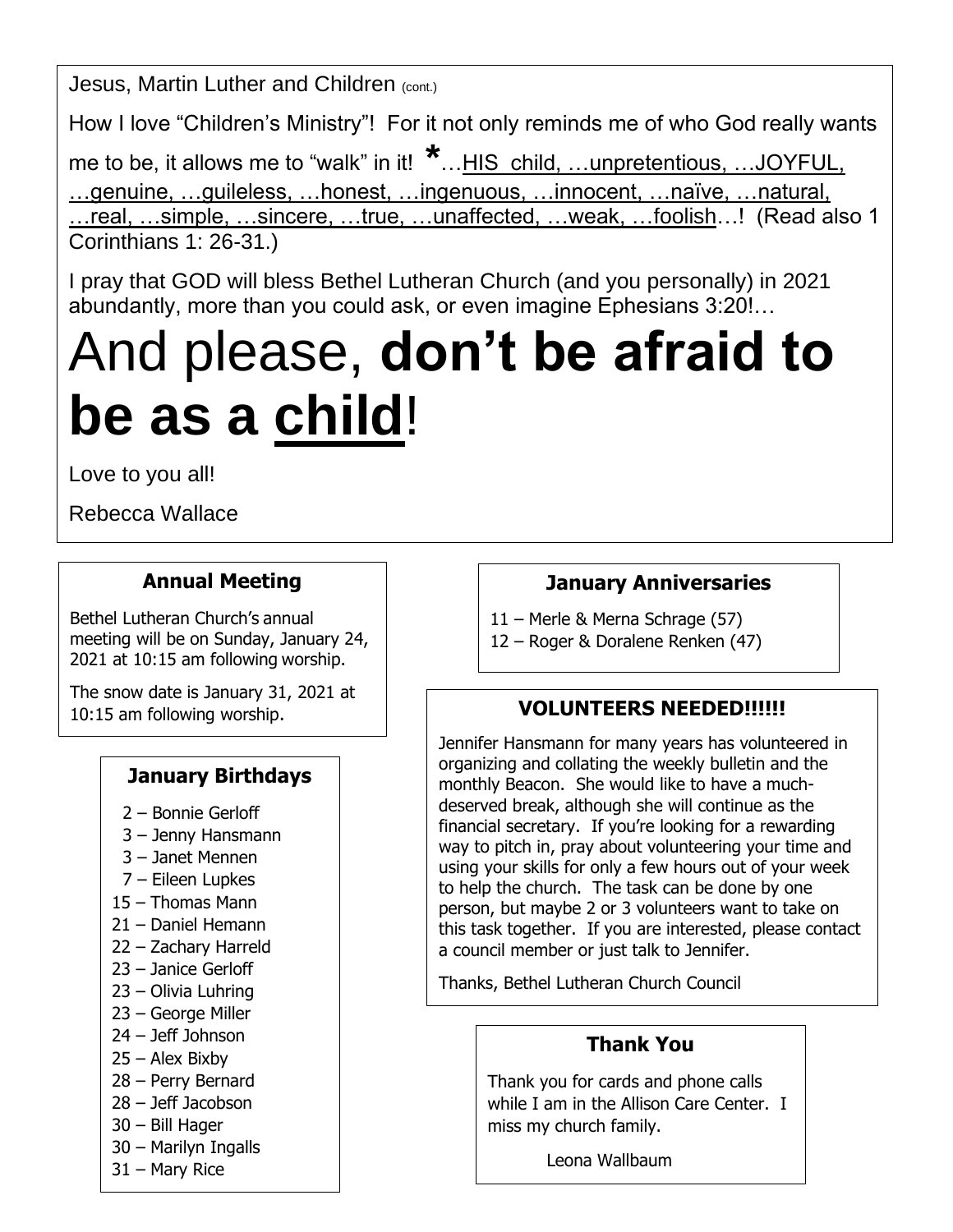## **Worship Assistant Schedule for January--Worship Service 9:00 am**

|                    | January 3                                              | January 10  | January 17     | January 24  | January 31 |  |
|--------------------|--------------------------------------------------------|-------------|----------------|-------------|------------|--|
| <b>USHERS</b>      | Greg Carolus                                           |             |                |             |            |  |
| ORGANISTS/PIANISTS | Janet Mennen/Sharleen Hubbard/Jill Pliner/Jacque Craig |             |                |             |            |  |
| <b>ALTAR GUILD</b> | <b>Bonnie Gerloff</b>                                  |             |                |             |            |  |
| <b>ACOLYTES</b>    | Ava Mann                                               | Corryn Mann | Gavin Bernard  | Evan Palmer | Ava Mann   |  |
| <b>COMMUNION</b>   | Jeff Jacobson                                          |             | Jeff Jacobson  |             |            |  |
| <b>ASSISTANTS</b>  | JoAnne Schwarz                                         |             | JoAnne Schwarz |             |            |  |

#### **December Summary of Attendance and Financial Contributions**

|                             | Attendance | Bene./Mission | Current     | Parsonage<br><b>Improvements</b> | Operation<br>Cornerstone -<br><b>Tuckpointing</b> |
|-----------------------------|------------|---------------|-------------|----------------------------------|---------------------------------------------------|
| <b>Sunday, December 6</b>   | 36         | \$201.63      | \$2,549.67  | \$0.00                           | \$0.00                                            |
| <b>Sunday, December 13</b>  | 45         | \$106.33      | \$1,493.97  | \$0.00                           | \$0.00                                            |
| <b>Sunday, December 20</b>  | 38         | \$107.83      | \$1,504.47  | \$0.00                           | \$0.00                                            |
| December 24 & 27            | 57/18      | \$149.23      | \$2,157.07  | \$0.00                           | \$0.00                                            |
| January 1-December 27, 2020 |            | \$6,518.16    | \$91,410.54 | \$250.00                         | \$24,808.00                                       |

#### **AP Quilters**

The quilters had a short year with only quilting 2 1/2 months. We were able to complete 84 quilts and gave 30 quilts to the following organizations:

| Friends of the Family            | 12            |
|----------------------------------|---------------|
| Hospice in Waverly               | 12            |
| Timothy Christian School Benefit | 3             |
| Social Concerns                  |               |
| Bethel Church Family (graduates) | $\mathcal{L}$ |

Thank you for all of you who have donated fabric and other supplies.

#### **Organized Prayer for Bethel Families**

**Week of January 3** – Aaron & Angie Ellermann & family, Ken & Ranae Knock & family

**Week of January 10** – Dan & Kay Frey & family, Jeremy & Jennifer Buss & family

**Week of January 17** – Allen & Rachael Redman & family, Kyle & Melissa Henrichs & family

**Week of January 24** – Jeff & Diane Johnson

**Week of January 31** – Tom & Sara Mann & family, Vada Luhring